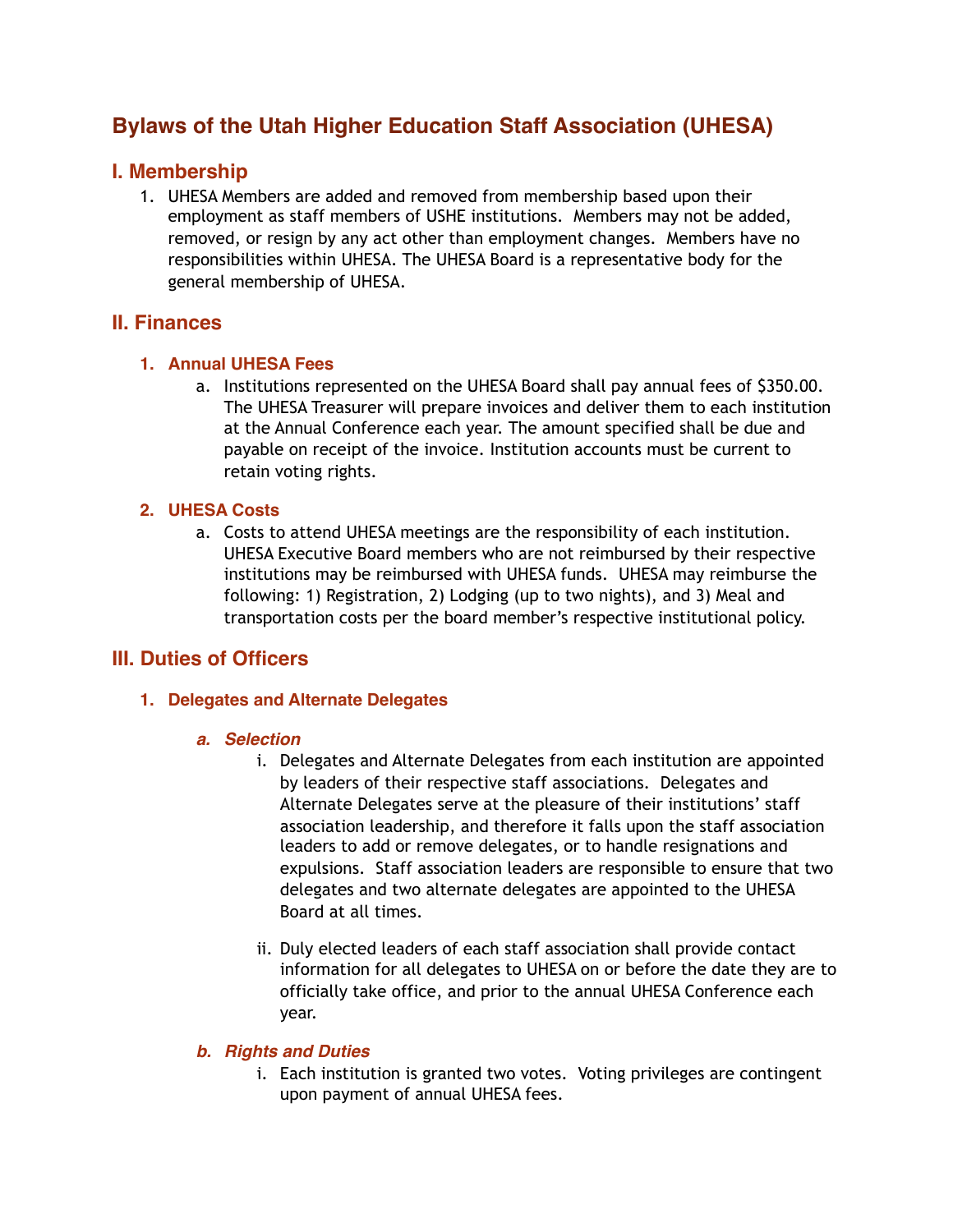- ii. Delegates shall:
	- 1. Attend all general meetings
	- 2. Cast votes
	- 3. Designate an alternate delegate to cast votes in the delegate's absence
	- 4. Designate a proxy to cast votes in the absence of both the delegate and alternate delegate
- iii.Assignment of a proxy voter is handled through written correspondence with the UHESA President and Secretary prior to the vote being cast.
- iv. Delegates who also serve as Executive Board members are entitled to cast two votes.

#### **Executive Board**

#### *c. Selection*

- i. President-Elect is elected annually by a vote of UHESA Board members.
- ii. Secretary and Treasurer are elected for two year terms by a vote of the UHESA Board members (every odd year).
- iii. Committee chairs are elected for two year terms by a vote of the UHESA Board members (every even year).

### *d. Expulsion or Resignation*

i. Executive Board members may be subject to expulsion by a two-thirds vote of the UHESA Board. Expulsion or resignation of an Executive Board member will result in a vacancy to be filled according to procedures listed below.

#### *e. Rights and Duties*

- i. Executive Board members shall attend all meetings of UHESA. Officers shall turn over to their successors all records and pertinent data of the Executive Board in their possession at the expiration of their time in office. Executive Board members are entitled to one vote each. Executive Board members who also serve as Delegates for their institution are entitled to two votes.
- ii. President shall:
	- 1. In conjunction with the Executive Board, direct and promote the purposes of UHESA.
	- 2. Preside at all UHESA meetings.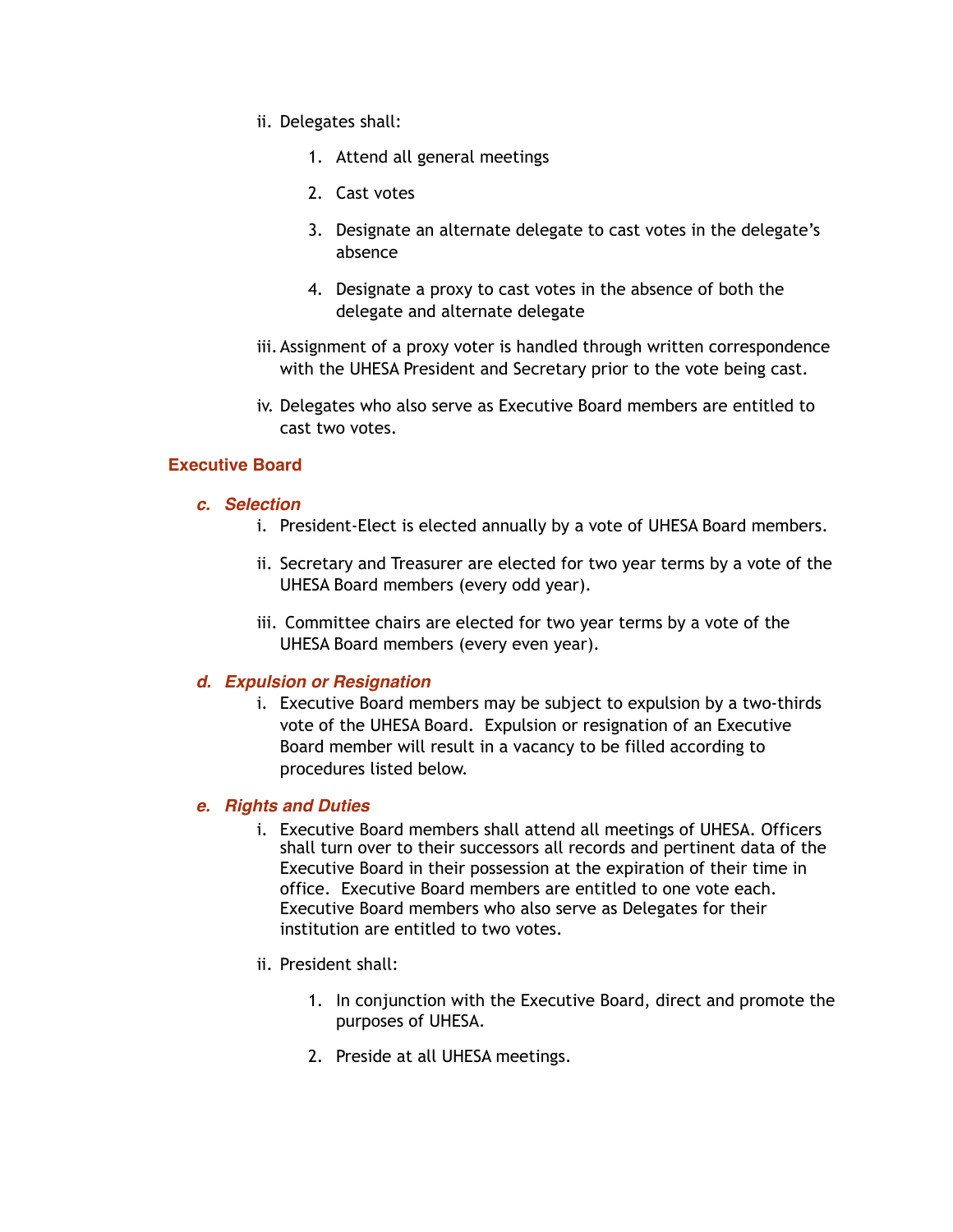- 3. Represent UHESA to the Board of Regents, the Legislature, the public, and other organizations, either personally or through delegation.
- 4. Enforce the Constitution & Bylaws relating to the administration of the purpose and mission of UHESA.
- 5. Call special meetings, with approval of the Executive Board, as needed.
- iii. President-Elect shall:
	- 1. Serve as the President in absence of the President.
	- 2. Assist the President in the performance of duties.
	- 3. Serve on Standing Committees as assigned.
	- 4. Solicit nominations and conduct Executive Board elections.
	- 5. Perform other duties as necessary to maintain continuity of UHESA business.
- iv. Past President shall:
	- 1. Serve as an advisor and assist with the elections.
	- 2. Serve on Standing Committees as assigned.
	- 3. Perform other duties as deemed necessary by the Executive Board.
- v. Secretary shall:
	- 1. Keep accurate records of all regular and special meetings of UHESA, including minutes and official attendance rolls, distributing such minutes as necessary.
	- 2. Conduct all official correspondence and maintain all records, including membership rolls, as necessary for the transactions of the official business of UHESA.
	- 3. Perform other duties as deemed necessary by the Executive Board.
- vi. Treasurer shall:
	- 1. Keep all financial records of monies held by UHESA and furnish a financial statement to the Executive Board. The financial statement will be included as part of the agenda when requested.
	- 2. Perform other duties as deemed necessary by the Executive Board.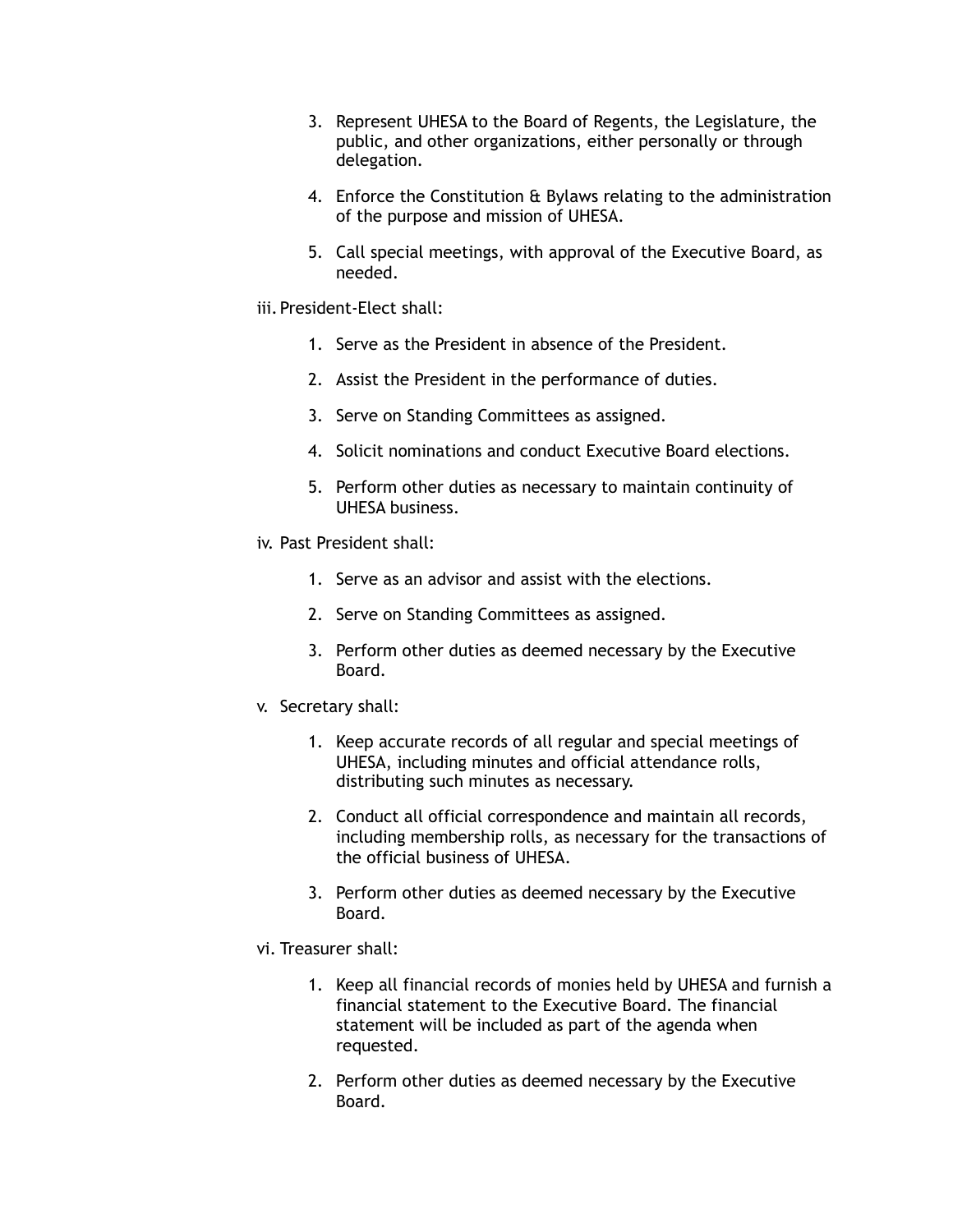vii.Standing Committee Chairs shall:

- 1. Recruit committee membership.
- 2. Conduct committee business.
- 3. Report committee outcomes to the UHESA Board.
- 4. Perform other duties as deemed necessary by the Executive Board.

#### **f. Vacancies**

### *i. Vacancy of President*

1. If the office of President becomes vacant, it shall be filled by the President-Elect. If the remaining term of the office exceeds onehalf year, it shall be considered a full-term. If the remaining term is less than one-half year, it shall not be considered a fullterm.

### *ii. Vacancy of President-Elect*

1. If the office of President-Elect becomes vacant, a special election shall be held to fill the vacancy.

#### *iii. Vacancy of other Executive Board Positions*

1. If the office of an Executive Board member other than the President or President-Elect becomes vacant, the position may be filled by appointment of the Executive Board and approved by a majority vote of participating UHESA Board members.

### **IV. Executive Board**

- 1. The Executive Board shall carry out official business on behalf of the UHESA Board.
- 2. The Executive Board shall conduct necessary votes of delegates as needed during intervals between general meetings.

### **V. Committees**

- 1. Creation or dissolution of standing committees will be determined by the Executive Board and approved by a majority vote of participating UHESA Board members. Current standing committees are:
	- a. Legislative
	- b. PR/Media
- 2. Ad hoc committees and their chairpersons will be appointed by the Executive Board and will function for a period not to exceed one year. The duties of committee chairs shall be determined by the UHESA Executive Board.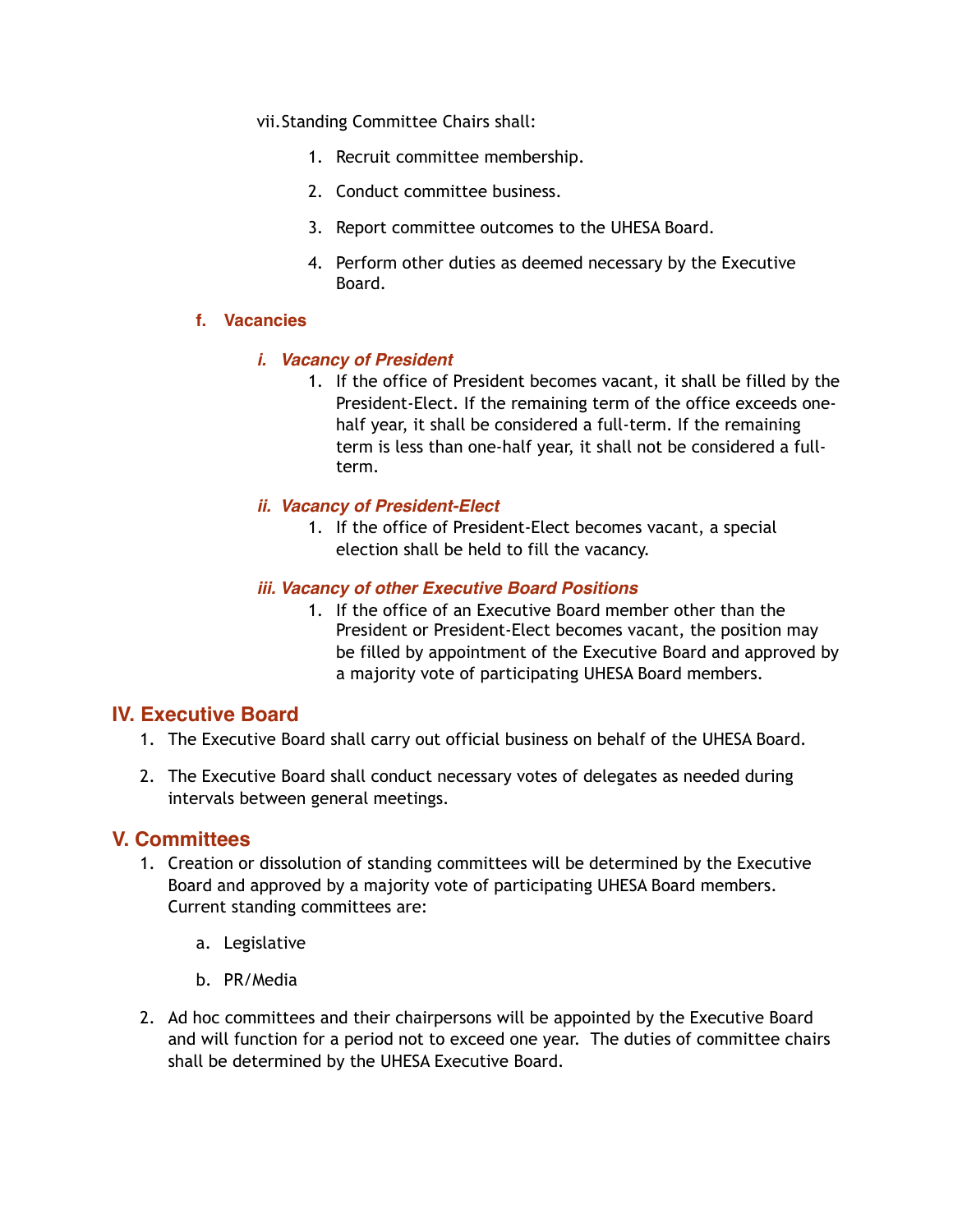# **VI. Order of Business**

### **1. Meetings**

- a. The meeting chairperson controls the order of business. New business items should be proposed to the chairperson no less than one week prior to the meeting. An agenda for the meeting should be delivered to all UHESA Board members no less than one day prior to the meeting. Suggested meeting agenda:
	- i. Welcome
	- ii. Roll call of Delegates and Executive Board members (determination of a quorum being present)
	- iii.Approval of minutes
	- iv. Reports of Standing Committees
	- v. Reports of Ad Hoc Committees
	- vi. Unfinished business
	- vii.New business
	- viii.Adjournment

#### **2. Elections**

- a. The office of the President will be filled by the President-Elect.
- b. Elections of Executive Board members shall take place annually.
- c. Elections shall be held at the close of the annual conference each year.
- d. The President-Elect shall solicit nominations and conduct Executive Board elections.
- e. All nominees shall be notified prior to the elections to determine availability and willingness to serve.
- f. Elections shall be by a simple majority of the quorum.
- g. Special elections may be called by the Executive Board.

### **VII. Parliamentary Authority**

1. "Modern Rules of Order" is the parliamentary authority on all questions not covered in the Bylaws and any standing rules as UHESA may adopt.